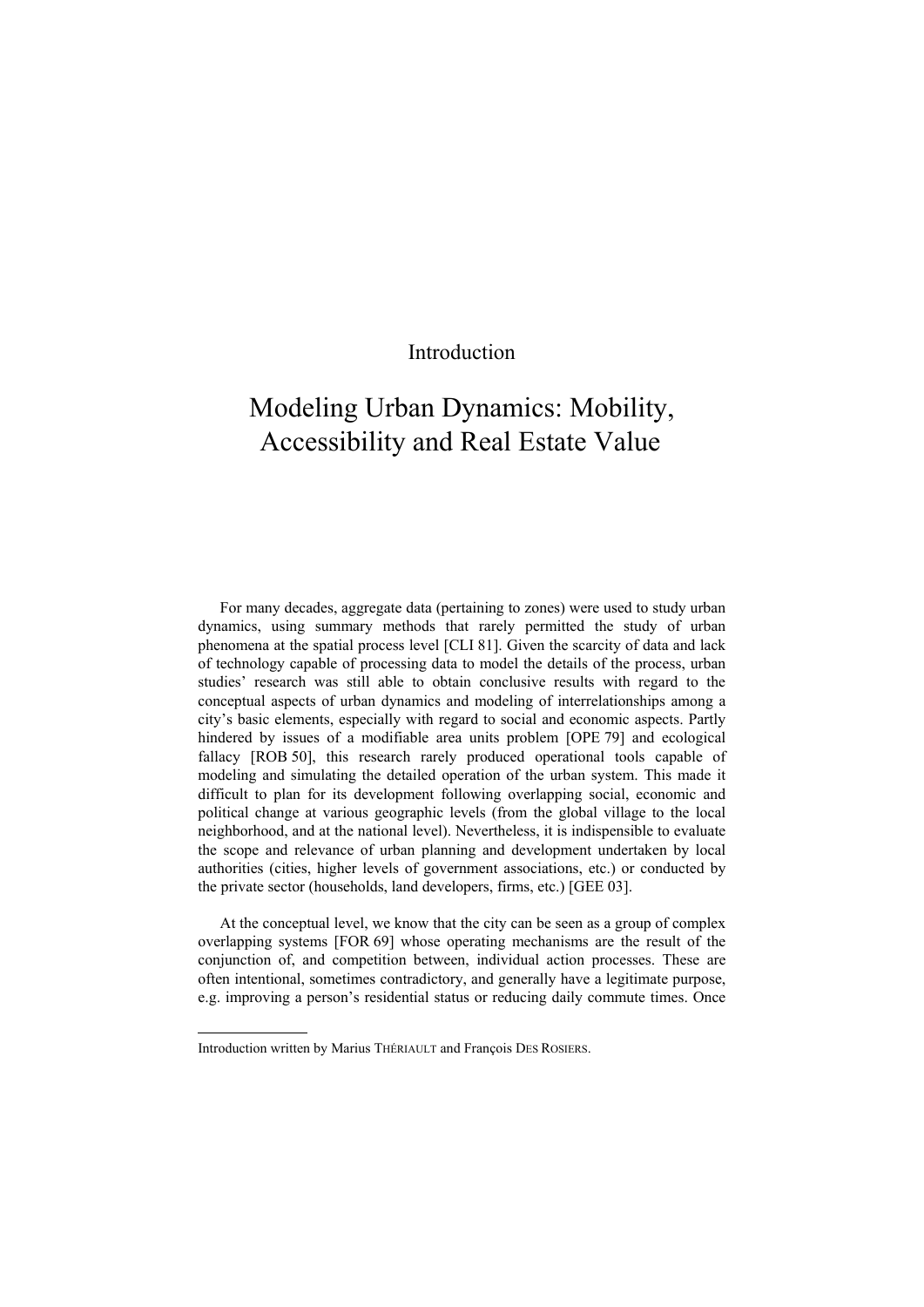### xiv Modeling Urban Dynamics

aggregated, such processes may generate counterintuitive results and relatively unhealthy overall consequences for urban agglomeration: pollution, traffic congestion, urban sprawl, inequality, segregation, etc. We then speak of unintentional consequences.

New information technologies, particularly those that process geographic and temporal data, now enable us to study, model and simulate functioning of the various components of a city at different perception levels for elementary decisionmaking (where, when and how does the action occur?): those of the households, firms and individuals. This technological breakthrough is primarily dependent on the recent progress in information technology and its accompanying information revolution [FRA 01, THI 00]. With the development of:

– spatial technologies (remote sensing, satellite positioning, etc.);

– electronics (increasing calculation and storage capacity);

– networking (wireless communication, ubiquitous databases, spatial data repositories, system compatibility, etc.);

– computer systems (object-oriented programming, encapsulation, heredity, etc.); and

– geomatics (spatial analysis, systemic modeling, geographic information systems, spatiotemporal simulation, etc.),

research in urban studies can now free itself from the constraints of urban phenomena aggregation. These constraints have often caused methodological vulnerability when endeavoring to develop its fields of application (factorial error problems [KIN 97], modifiable area unit problem [GRE 96, OPE 84], autocorrelation and spatial drift [FOT 02, GRI 87], etc.). Could we be witnessing the birth of a paradigm shift longed for by quantitative geographers of the 1970s and the revival of 'housing-transportation-land use' integrator models? This is a dream the Chapel Hill spatial economists had to relinquish during the same period due to lack of means, and which only became possible in a particular scientific and technological context.

The city is a living system that undergoes continual changes: people move about and activities are set up according to logic specific to each area, bringing about changes to urban shape in the long term. The development of the urban fabric is a result of the conjunction of a multitude of individual processes that take place at temporal scales that range from a single hour to several decades. In the medium term, their cumulation brings about a diffusion (or redeployment) of activities in the area. This, with the spatiotemporal configuration of transportation networks (partly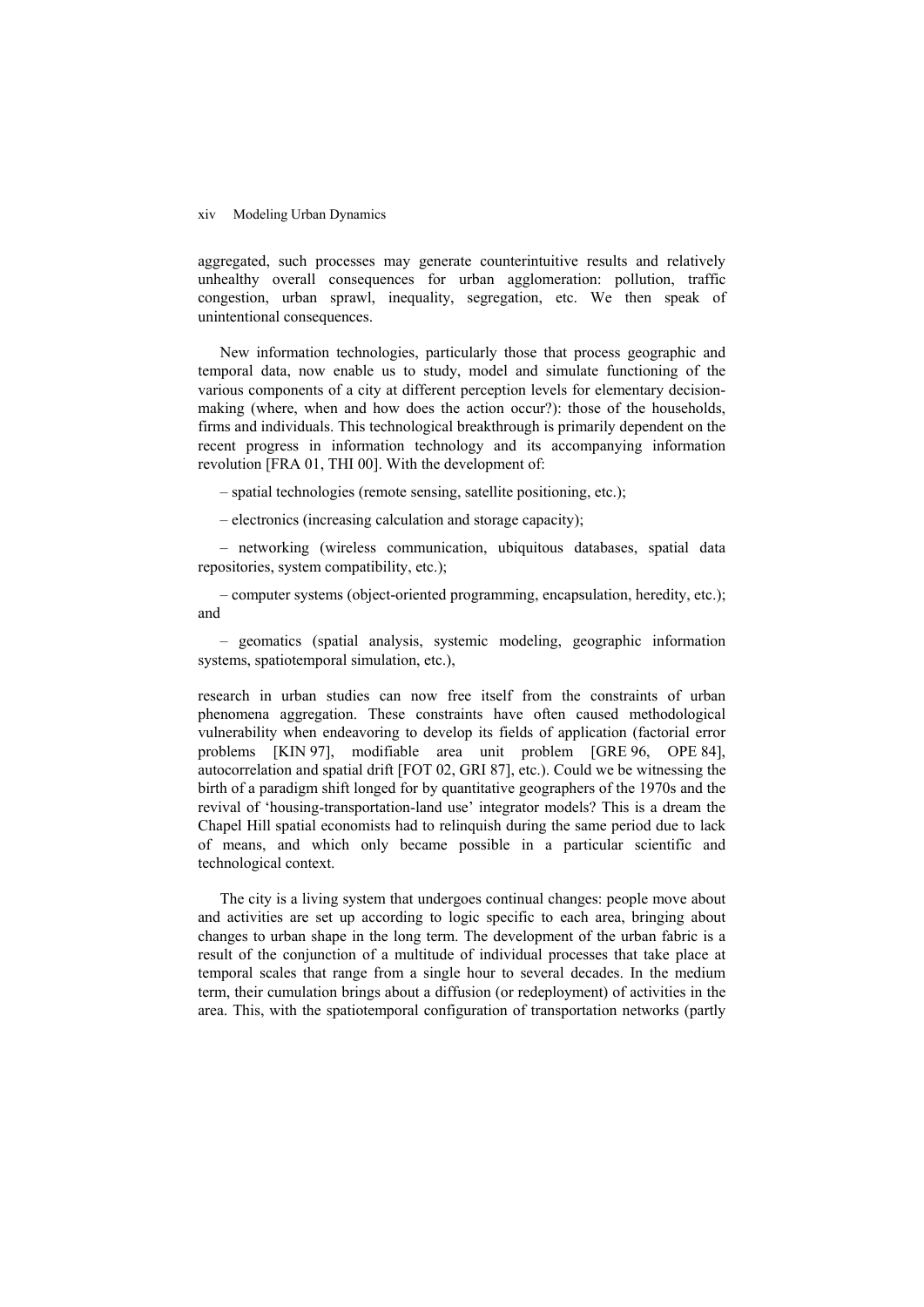subordinated to this redeployment), determines accessibility to urban services in the area (work, shopping, recreation, etc.).

Falling within this progressive trend in urban studies, the creation of this work provides an opportunity for multidisciplinary pooling of interests sparked by the very nature of analytical concepts and processes implemented. The result is the advent of multiple collaborative efforts among many researchers from the fields of social sciences, from geography to economics, and sociology, psychology and transportation studies. The development of urban studies during the past decade bears witness to the potential of this collaboration that targets not only the integration of methodologies, but more specifically the articulation of concepts and theoretical foundations stemming from these various disciplines.

To target the objectives in this book, we voluntarily reduced the urban dynamics thematic to several basic dimensions, while taking care to choose those we believed essential to track and comprehend the structural and functional changes of the urban landscape. These dynamics include concepts of mobility, accessibility, perception and assessment. Most of the chapters place primary importance on the action of persons and households which, using the city as a lifestyle framework, transform it through the cumulation of their decisions. Our collaborative initiative received excellent response, with the 12 chapters being written by 33 collaborators:

– Chapter 1 – the role of mobility in the building of metropolitan polycen-trism, a comparative study of two large agglomerations: Paris and the Montpellier-Avignon-Marseille conurbation in France.

– Chapter 2 – commuting and gender: two cities, one reality? a comparative study of urban contexts and gendered mobility in Brussels (Belgium) and Québec City (Canada).

– Chapter 3 – spatiotemporal modeling of destination choices for consumption purposes: from market area delineation to market share estimation, with an application example for Québec City.

– Chapter 4 – generation of potential fields and route simulation based on a household travel survey, with applications to Lille and Besançon in France.

– Chapter 5 – impacts of road networks on urban mobility, looking at the structural effects of transportation network on perception, behavior, efficiency and modal choice.

– Chapter 6 – daily mobility and urban morphology: abiding landscaping features of activity places used as indicators of environmental values: application to Strasbourg in France.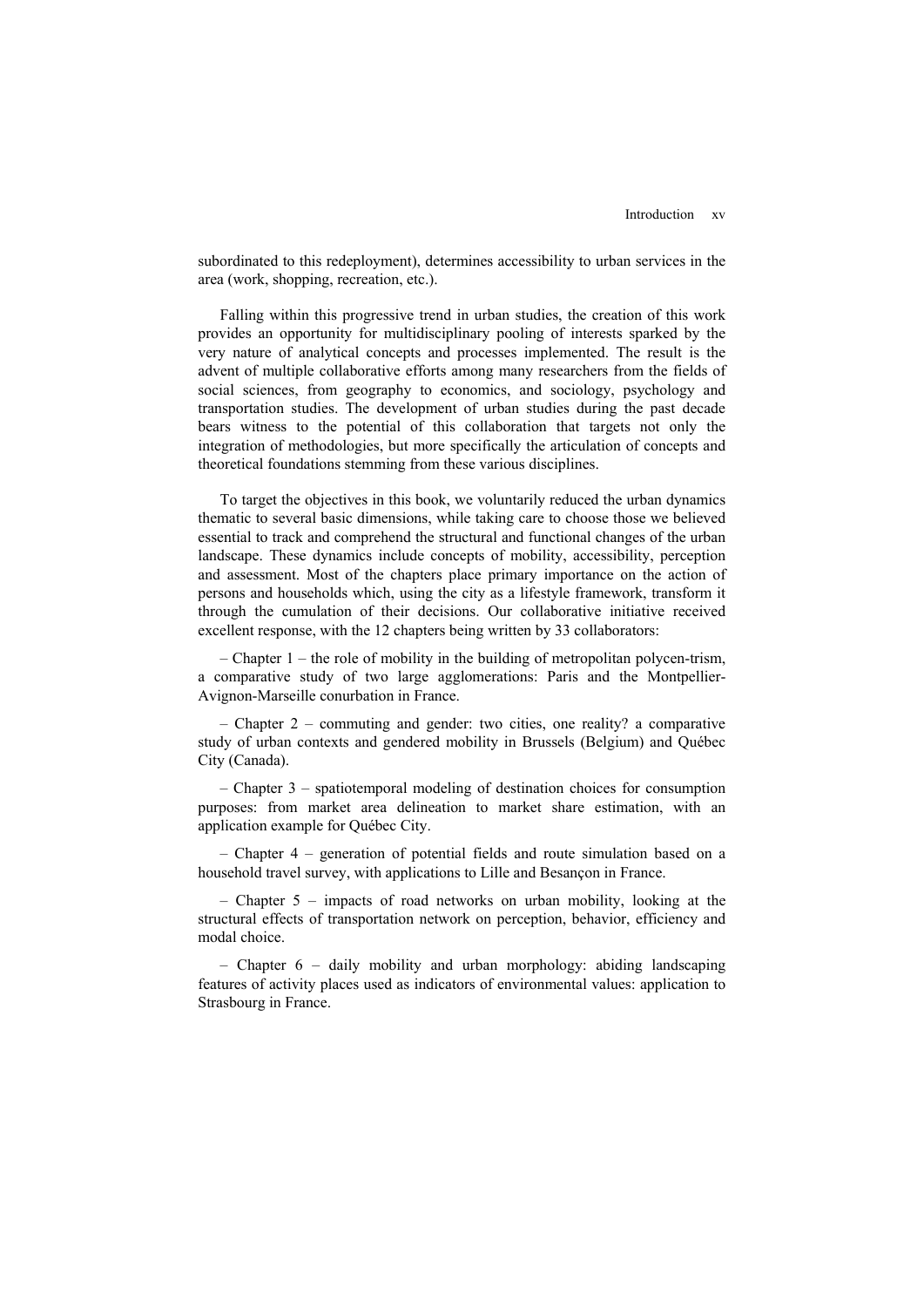xvi Modeling Urban Dynamics

– Chapter 7 – decision to move house and residential choices upon acquiring a single-family home; a case study in Québec City.

– Chapter 8 – distance, proximity, accessibility and spatial diffusion: a review of concepts.

– Chapter 9 – measuring accessibility to proximity services: an application to servicing areas of poverty in Montreal in Canada.

– Chapter 10 – modeling accessibility to urban services and its impact on residential values: application to Québec City.

– Chapter 11 – hedonic modeling of residential values: measuring urban externalities in Québec City and Brossard in Canada.

– Chapter 12 – hedonic modeling of peri-urban landscapes in the Dijon region residential market in France.

The first seven chapters provide analysis and simulation examples of people's travel behavior in their daily activities, with a focus on how it impacts on urban form in the long term. They investigate the constraints and opportunities afforded by the structure of transportation networks as well as the distribution of urban functions on the landscape. Particular interest is paid to:

– the functional structure of urban contexts, the distribution of activity poles (from monocenterism to polycentrism);

– the comparative analysis of mobility behavior between men and women;

– the destination choice for consumption activities;

– the competition/complementarity of transportation modes in a perspective of intermodality;

– the simulation of individual commutes;

– the structural impact of networks on mobility and the efficiency of transportation services;

– the perception of the surrounding neighborhood;

– the formation of cognitive maps; and, finally,

– residential choices.

The primary objective is to better understand the pulse of urban agglomerations on a daily basis and establish decision-making tools that are capable of informing decision-makers of the possible consequences of their interventions, or to propose various steps that may improve the operation of public and private transport modes.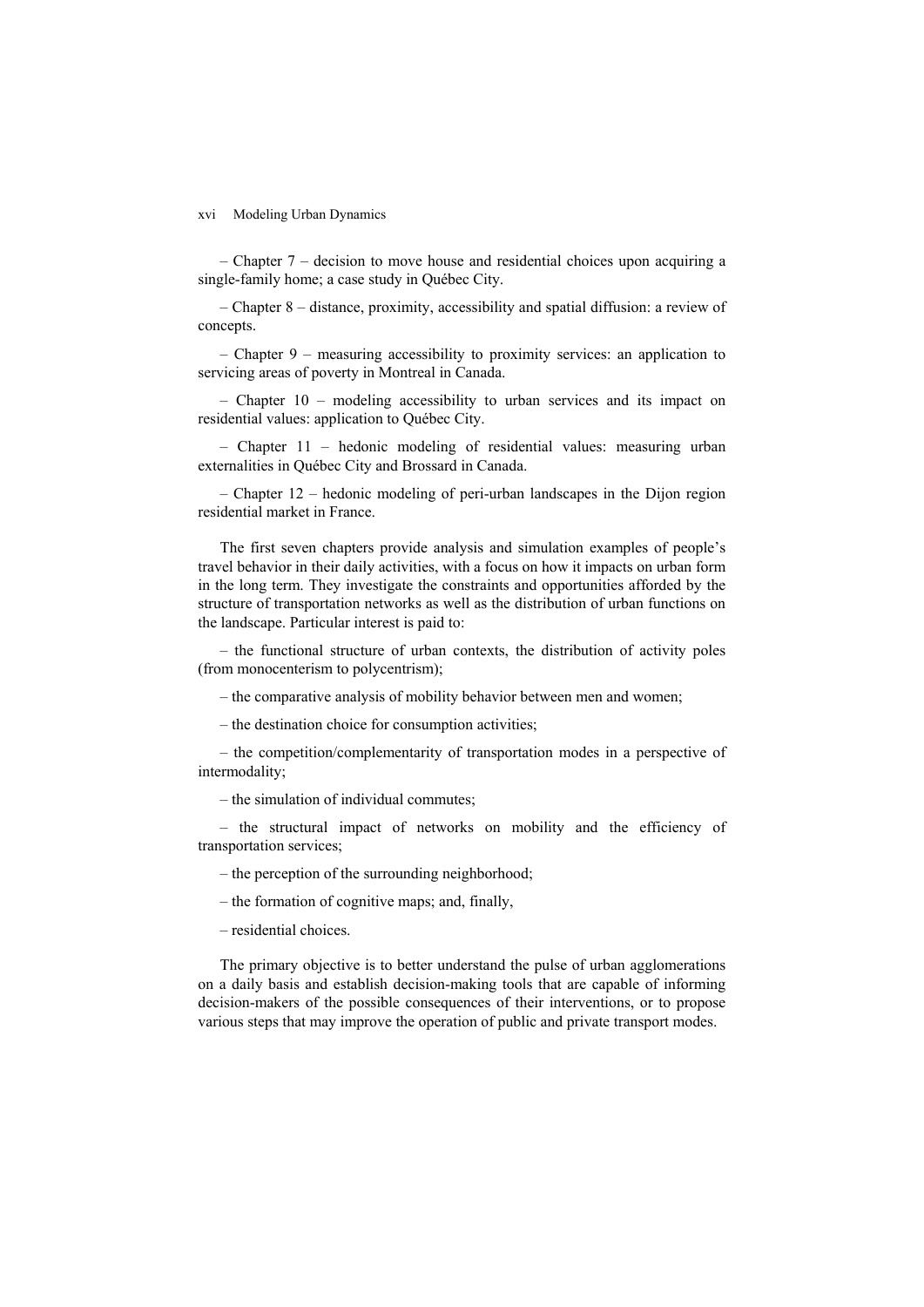Beyond the physical infrastructures and the people who live there, a city is also a social construct that is viewed through cognitive filters according to the quality of the environment it offers, its marginal utility and the lifestyle quality it provides for individuals and families who live, work and shop in it. Although often having recourse to quantitative methods to examine the relationship between the city and its perception, Chapters 8 through 12 intend to examine the quality of life associated with urban and periurban environments from a qualitative and critical viewpoint. Perceptions and values will be seen through cognitive filters relating to the mobility of individuals and locations visited. These are sometimes measured by using highresolution satellite imaging to accurately display the quality of urban environments. These sometimes have an implicit value through residential transactions (sales price of the composite housing good, which is the sum of marginal contributions assigned to the property's physical attributes and urban amenities located in its surrounding area) thanks to hedonic modeling [ROS 74], itself derived from microeconomic utility theory.

In the context of urban sprawl, the thinning of past urban forms and the rapid evolution of networks, Chapter 1 (Berroir, Mathian, Saint-Julien and Sanders) delves into the modes of the emergence of increasingly polycentric urban forms, at different geographical scales. It pays particular attention to the multiscalar process of territorial integration. In this work, the morphology of polycenterism is approached based on the concentration of metropolitan employment, while the functional study is based on residence−work mobility. By comparing two metropolitan structures, we seek to understand how this residence−work mobility contributes to singularly shaping intra-metropolitan polarization patterns, thus helping to reveal new articulations among centers and territories. The first corresponds to the metropolitan region surrounding Paris, while the second focuses on the metropolitan region in Southern France, an expansive urban triangle whose peaks include the urban centres of Montpellier to the west, Avignon to the north, and Toulon to the east. Theoretically speaking, this chapter also aims to clarify the foundations and conceptual bases allowing us to draft a model of the emergence and functioning of polycentric metropolitan territories.

Chapter 2, written by Vandersmissen, Thomas and Verhetsel, studies daily mobility from the viewpoint of the social and professional integration of men and women. It analyzes work-to-residence trips with regard to contact between residence−work spheres. The governing idea is that commutes constitute a decisive form of spatial interaction in understanding urban dynamics. Moreover, an analysis of these commutes raises certain methodological questions that vary from countryto-country and which are discussed in this chapter, with Québec City and Brussels used as examples. In addition to the description of commutes and the possible discovery of differences between men and women, researchers are interested in the factors that influence this mobility and could explain the differences recorded: civil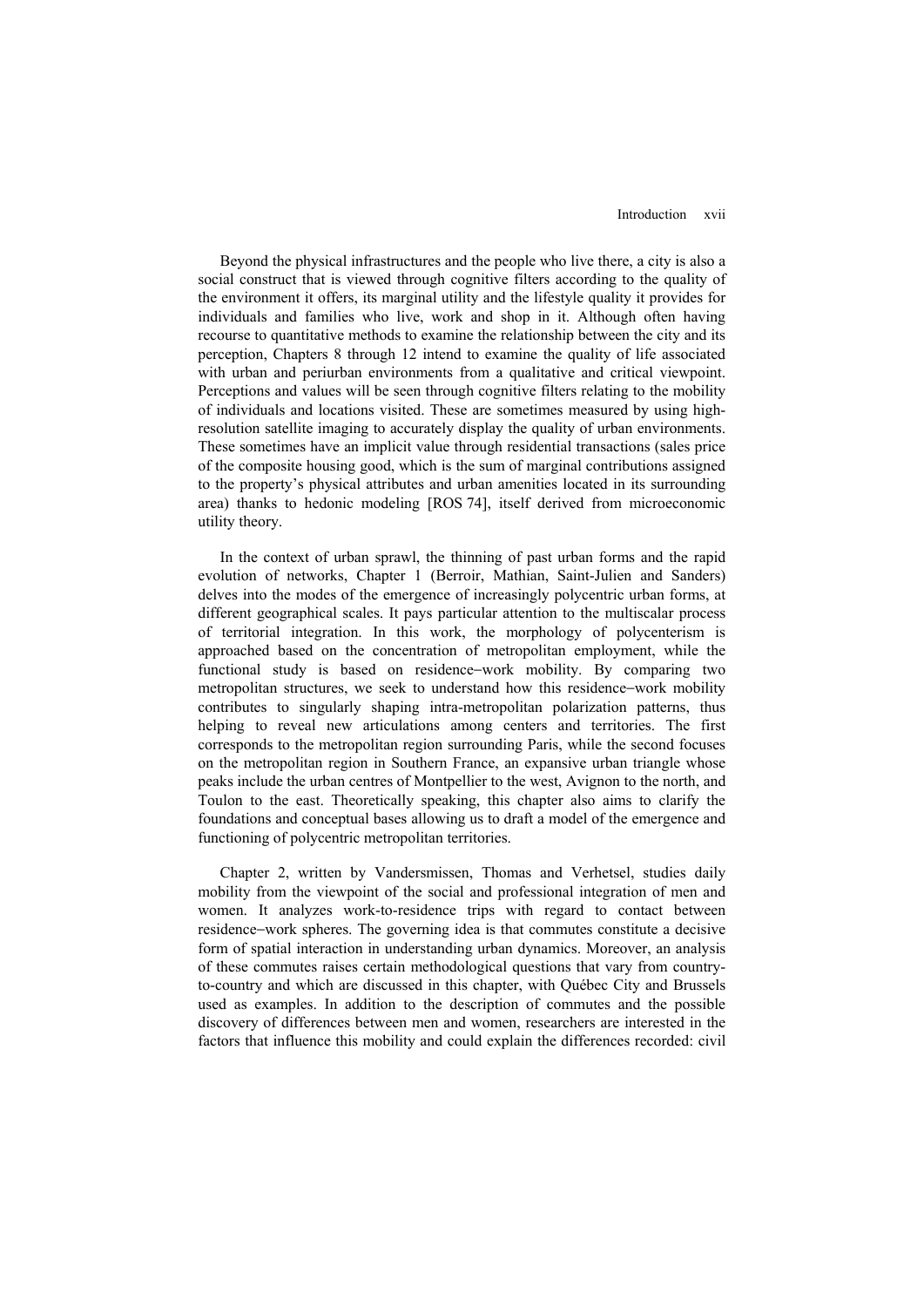#### xviii Modeling Urban Dynamics

status, type of household, racial or ethnic factors, socioeconomic levels, access to a vehicle, etc. It considers how we model this form of spatial interaction, which also depends on numerous social factors. Lastly, the thematic objective is to draft a Québec City−Brussels comparison with the available data and results, and verify whether these results support the findings obtained for other North American and European cities.

By studying trips made for recreation and shopping purposes, Chapter 3, written by Biba and Villeneuve, analyzes a form of mobility that is less confined in its spatitemporal framework and that allows more freedom for impulsive or opportunistic decisions. Interest focuses on changes to the urban framework linked to the emergence of the Western consumer society, which triggers a diversification of business and forms of consumption. The most recent forms include power centers and big-box stores (large, stand-alone department stores) that set up on the urban periphery, while the more traditional shopping centers and commercial streets attempt to stay afloat in the more central locations. The authors present a method for determining market areas and competition analysis among the various business forms in the Québec metropolitan area in 2001. The methodology uses disaggregated data within discrete choice models, the specification of which is enhanced by a geographic information system (GIS)-based analysis of the urban context. The objective is to integrate data that are relatively stable in space (location of residences, businesses, transportation network structures), but also relatively unstable over time (business' hours of operation, public transportation service, length of car trips). This is in order to better spatialize the demand for facilities and analyze commuting choices for shopping and recreation. This study illustrates the potential offered by the combination of GIS, spatial analysis, statistical modeling and individual mobility surveys to study territorial competition among businesses. By modeling the overlapping spatiotemporal constraints in the utility function of consumers, the study advances our understanding of business dynamics and, to a point, their systemic connection with urban form and land-use planning policies at the regional level.

Urban sprawl, the scattering of living spaces, the increase in commute distances and the evolution of mobility behavior shaped by the automobile are all transformations that modify people's mobility and repeatedly raise the question of city management. Chapter 4, contributed by Banos and Thévenin, studies these palpitations that liven up a city, from a 'sustainable urbanization' perspective linked to urban planning and the evaluation of consequences on the mobility of people and goods. The authors explain how it is possible to use the French household−commute survey to observe the mobility behavior of various categories of people for all transportation modes at the urban level. However, the use of data provided by the survey must be adapted to meet the risks and issues generated through the evolution of urban mobility. This requires new analysis methods and representation of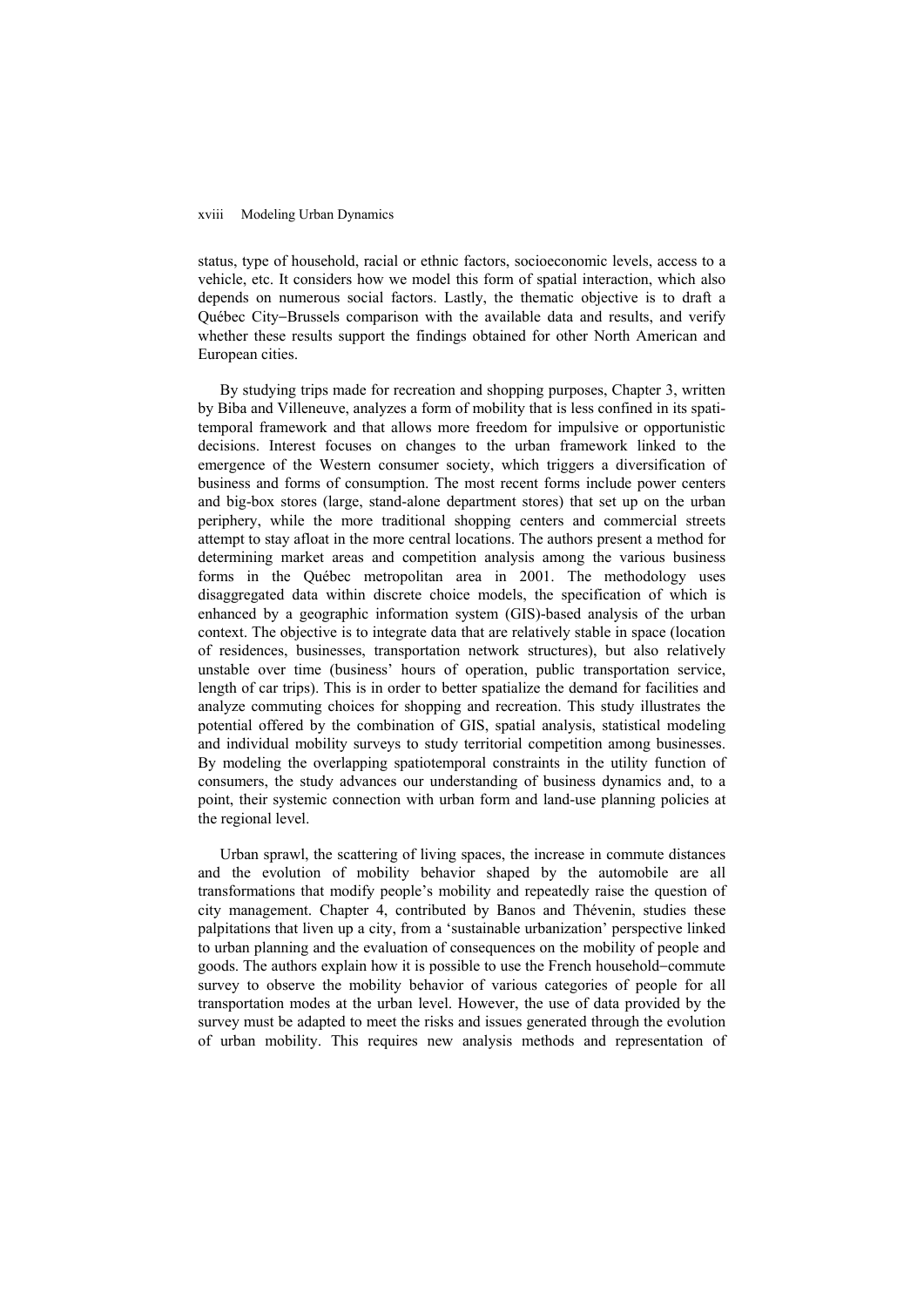individual behavior, and also overall movement occurring at the agglomeration scale. The chapter provides the link between mobility studies and multiagent simulation approaches by introducing three key steps:

– the creation of a virtual city within a GIS and the definition of subjacent potential fields;

– the simulation of likely itineraries for trips using the road network;

– the use of geo-visualization methods to reveal simulated individual trips, on one hand, and daily or seasonal urban space "palpitations" on the other.

Introducing three application examples, Chapter 5, (written by Foltête, Genre-Grandpierre and Josselin) focuses on the impact of network structures on the organization of mobility and the potential competition among transportation modes: walking, regular and demand-responsive public transit and the personal car. These modes are studied from the point of view of their characteristics, competition and complementarity in terms of access to urban facilities. They are also studied from an environmental perspective, making reference in particular to the principles of spatial syntax. The first example deals with pedestrian trips in Lille and aims to verify whether the density and connectivity of the road network, synthesized by a calculation of its accessibility potential, has an influence on walking habits. The second example studies the relationships between the configuration of road networks and the potential effectiveness of a demand-responsive transit service in Besançon. The final study conducted in Avignon, Valabrix and in the Doubs Central, focuses on the relationships between network metrics, accessibility and modal competition which, in the long term, generates urban sprawl. The chapter proposes novel avenues of research that may improve competition among active and public transportation modes, by reconfiguring transportation networks.

Identifying urban forms associated with daily mobility is an important issue in city planning management as, in the long run, it helps to identify their contribution to the choice of an itinerary over a myriad of possibilities associated with each mode of transportation. A second issue deals with analyzing the structuring elements of mobility by drawing on the sociocognitive dimension of accessibility, a dimension that is based on the social legibility of space, that is variable from one person to another. This approach presupposes calling upon available knowledge and knowhow in geography, psychology and sociology, without isolating the effects of location, social groups and mobility. Chapter 6, authored by Ramadier, Petropoulou, Haniotou, Bronner and Énaux, presents a study of an analysis procedure that has been developed according to this approach in order to resolve two interdependent methodological issues:

1) difficulties related to the recording and reflective sharing process of cognitive maps in relation to urban morphology; and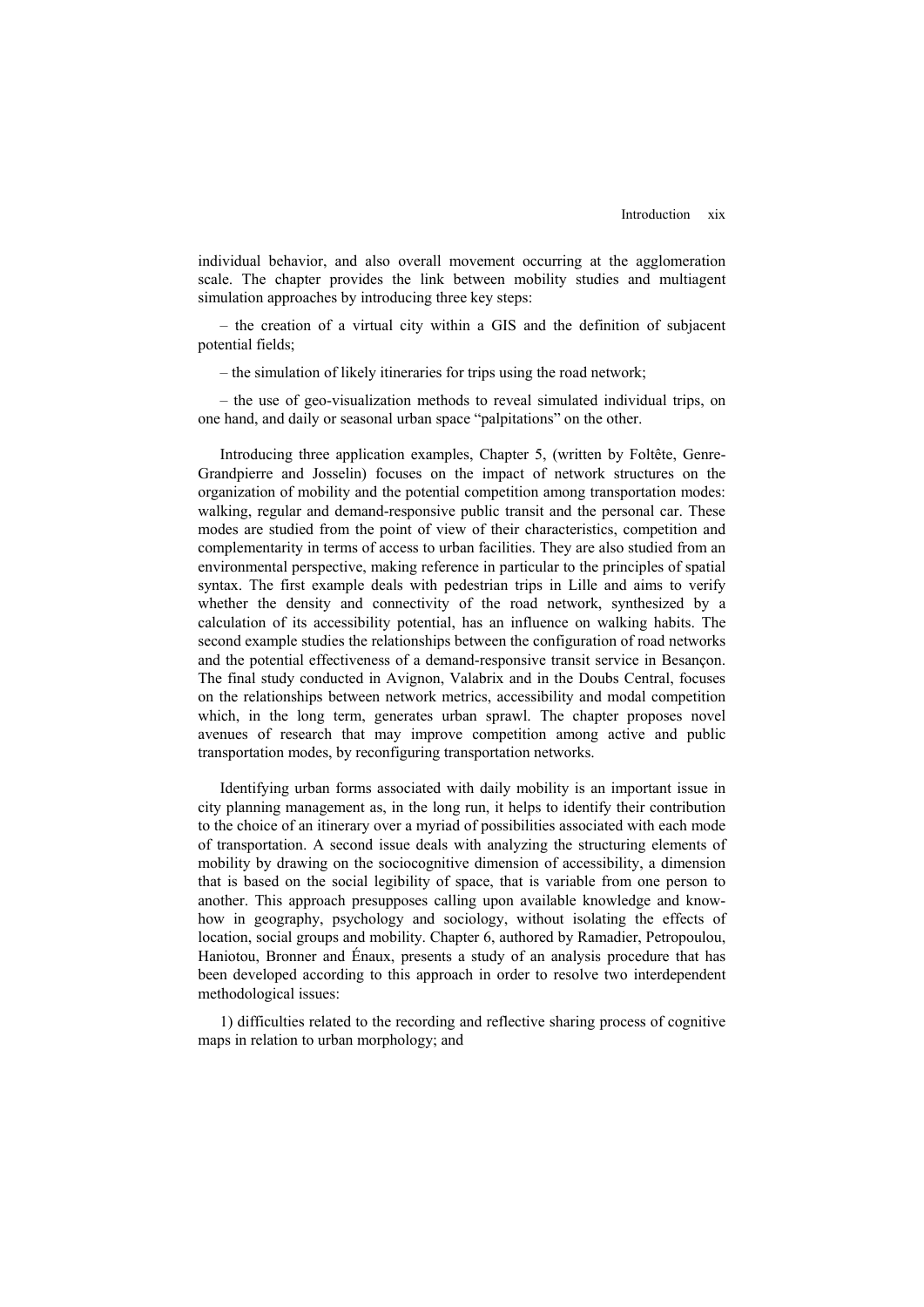### xx Modeling Urban Dynamics

2) the establishment of links with the spatial mobility practices of individuals and the identification of their living spaces.

The methodological objective is to identify constants within landscapes frequented and represented, then to define the relationship between these two types of landscape. This in turn allows us to identify the environmental values objectified simultaneously (or singularly) by the landscapes and (or) by the landscapes represented, but also by the relationships observed among them. Preliminary results obtained in Strasburg, France, enable us to clarify the process and evaluate its application potential for urban studies.

The situation regarding households evolves according to different rates that correspond to lifecycles that have a major impact on the evolution of residential location aspirations and strategies. In Chapter 7, Kestens, Thériault and Des Rosiers study the reasons for moving and the selection criteria for neighborhoods and residences as declared by new single-family homeowners. Using data obtained by a telephone interview conducted in Québec City among families that had purchased a single-family home between 1993 and 2001, the selection criteria are analyzed according to the household's attributes. The results stress the importance of the relationship between the lifecycle and residential choices. They shed light on location strategies, particularly with regard to the perception of the neighborhood and the feeling of belonging that occurs over the long term. It thus echoes the preceding chapter, with a statistical analysis of the relationship between the choice of location in the city and the criteria mentioned by households during the study that motivate their choices.

Distance, proximity, centrality, accessibility and mobility are terms that refer to the relationships between the formal structure of cities (urban fabric, segregation of activities, land use, communications network) and the use of facilities by residents. These residents condition urban dynamics in the short and long term, laying the foundation for the future modeling of urban operation and evolution. The exact signification of the terms may vary from one study to another, even resulting in semantic intersections where we confuse proximity and accessibility, accessibility and centrality, or even mobility and centrality potential. To instil order in this garbling of connected concepts, in Chapter 8 Dumolard reviews the basic concepts of distance(s), spatial accessibility, temporal accessibility and diffusion. The author discusses various problems related to the operational definition of distance, proximity and accessibility, notably those that are connected to their basic properties (validity scale, impacts on urban dynamics). These are compared to the dimensionality of geometric objects required to locate phenomena in a metric space, as well as the inherent difficulties in terms of precision and validity. The chapter then focuses on the intrinsic link between concepts of accessibility and spatial diffusion by noting the contributions of geography. These include the consideration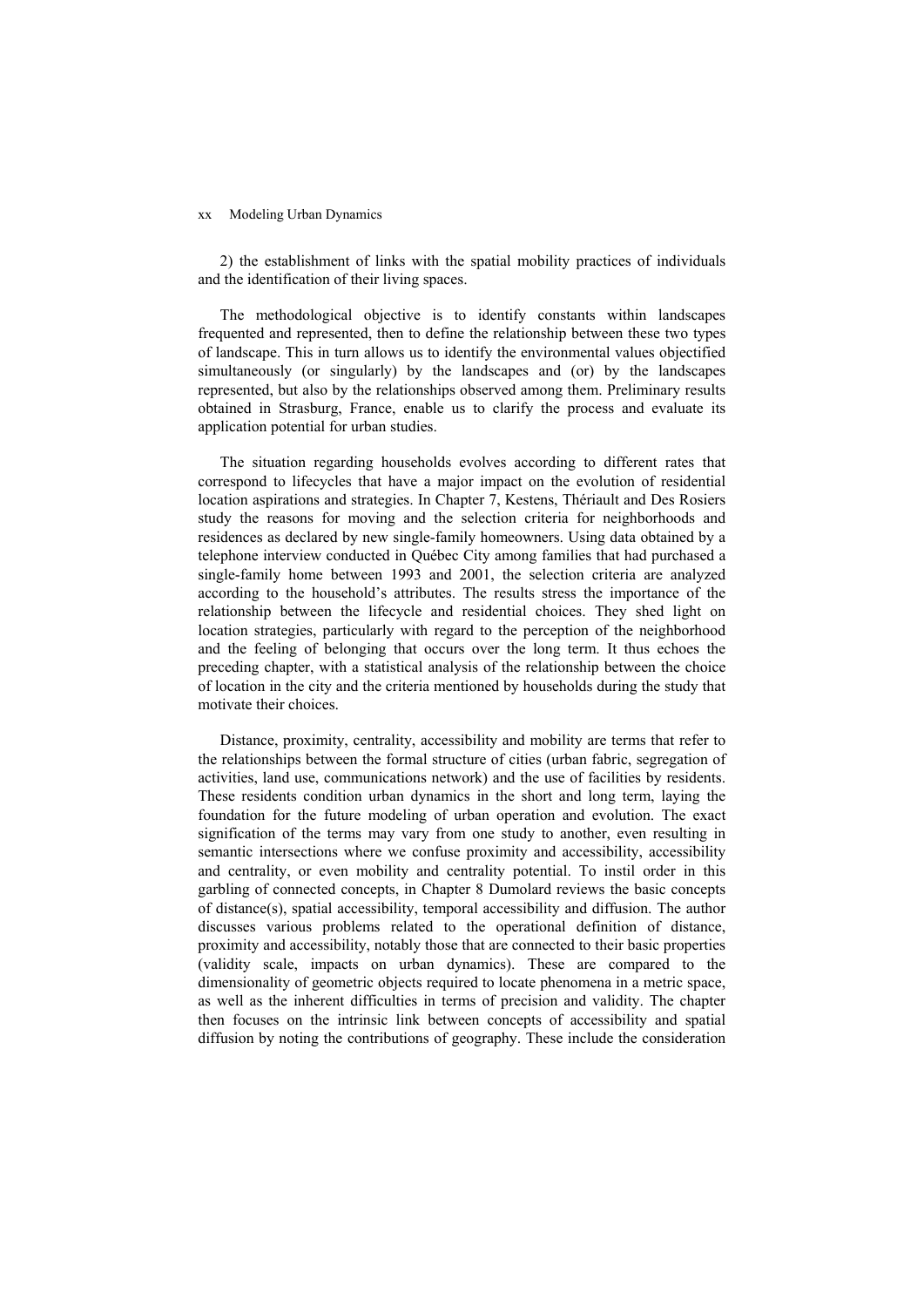of rugosity (also called impedance in simulation tools) that varies according to transportation and communication technologies; functional hierarchy (at the supraurban and intraurban levels); and socioeconomic inequalities.

Chapter 8 then delves into various approaches to operationalize the concept of accessibility by considering:

– representation modes of the territory (continuous versus discontinuous space, and representation by imaging – rugosity matrix – or by objects – network vector graph);

– classical solutions (operational research);

– studies of itineraries and optimization in network graphs;

– multicriteria analysis; and

– artificial intelligence simulations (cellular automation, multiagent systems, and genetic algorithms).

The inherent difficulties of these approaches are discussed, especially with regard to the quality of flux data (high spatiotemporal variability), their acquisition, and the difficulties encountered in modeling the consistencies (recurring behaviors) and temporal singularities (emergent behaviors).

Accessibility to public services and facilities is a crucial issue for socially disadvantaged groups who are less mobile and often without a car, given their financial insecurity. Moreover, for disadvantaged households, low accessibility to public resources contributes to exacerbating their economic handicap, while the reverse scenario partially compensates for the lack of individual resources. The main objective of Chapter 9, written by Apparicio and Séguin, is to describe how GIS has enabled us to evaluate accessibility to proximity services for populations living in Montreal's disadvantaged neighborhoods. With regard to methodology, the assessment of accessibility to urban resources requires that we apply parameters to four elements:

1) the spatial unit of reference to which the population is attached;

2) the method of aggregation;

3) the measurement or measurements of accessibility;

4) the type of distance used to calculate the measurements of accessibility.

The methodology presented is illustrated by an application example of the population living in subsidized housing in the Montreal region, in order to compare their accessibility to five categories of facilities: cultural, health, education, sports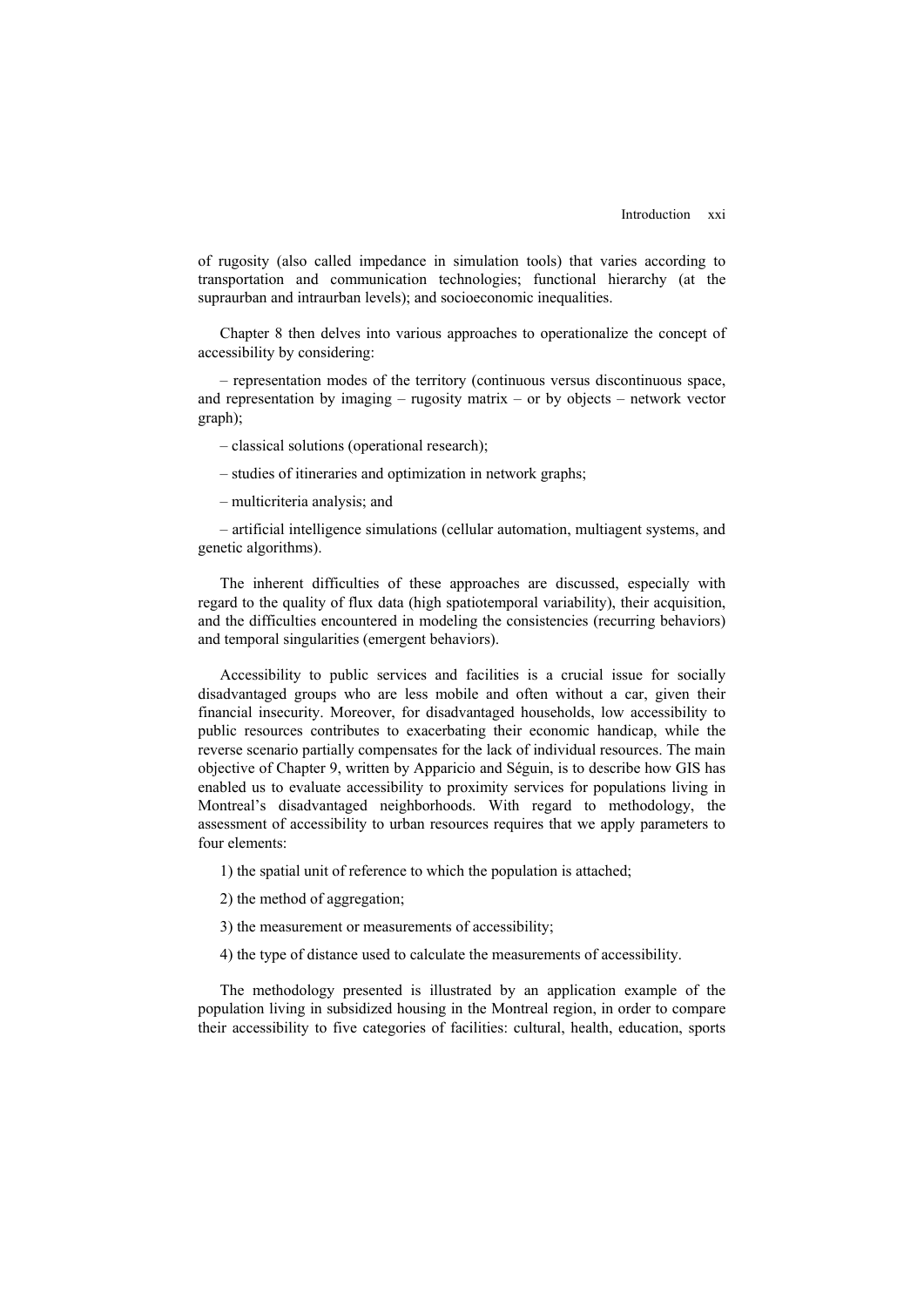### xxii Modeling Urban Dynamics

and recreation, and banking services. In complementary studies, other types of urban facilities, especially subway stations and supermarkets, are also considered.

Accessibility entails more than the result of the structure and the net capacity of communication networks (variable in space and time). It also reflects the time available to citizens to make trips (schedule constraints), their willingness to accept the trip duration (variable depending on the type and duration of the targeted activity) and their perception of added value (or interest) of each attainable point of service. In many cases, we thus cannot measure accessibility solely according to physical factors (for example, the closest service point), but must also include social and economic factors relating to preferences, either stated (during a survey, for example) or revealed through action.

In Chapter 10 for the Quèbec City region, Thériault, Voisin and Des Rosiers present an example of the modeling of accessibility that combines trip simulations in reference to network graphs with impedance constraints on nodes and links. Preferences are revealed by analyzing significant differences in mobility behavior (according to person/household/activity type) drawn from an origin-destination mobility study. Theoretically, this method is based on the principles of Hägerstrand's [HÄG 70] time geography. It is validated according to a process based on the utility theory, notably through the integration of various accessibility indicators obtained in modeling their marginal contribution to the shaping of residential values, as measured in a hedonic model [ROS 74]. This last approach uses multiple regression techniques to estimate the marginal contribution of accessibility in the sales price of single-family homes. However, the standard *ordinary least-square* multiple regression approach is unsuitable to estimate robust coefficients because of the multicollinearity of indicators on one hand, and the spatial autocorrelation of residuals on the other. The solution to the methodological problem involves an implementation, either of an autoregressive approach to estimate the global coefficients (stationary hypothesis of coefficients), or a geographically-weighted regression approach when effects display significant spatial drift. These hedonic modeling concepts are reviewed in detail at the end of the book, in Chapters 11 and 12.

Real estate transactions involve a complex commodity whose attributes are difficult to isolate and whose value is arrived at by the sum of advantages relating to the commodity's structural attributes (size of lot, size, quality and condition of buildings, appurtenances, etc.) and externalities that the location provides it with. The objective evaluation of the price of each of these qualitative attributes is tricky. In a free market, assessing value is based on the perception of the desirability (preferences) of each attribute during negotiations between sellers and buyers (supply and demand), where the negotiated price is aggregate (selling price) and some attributes form associations (e.g. luxury items: pool, garage, high-quality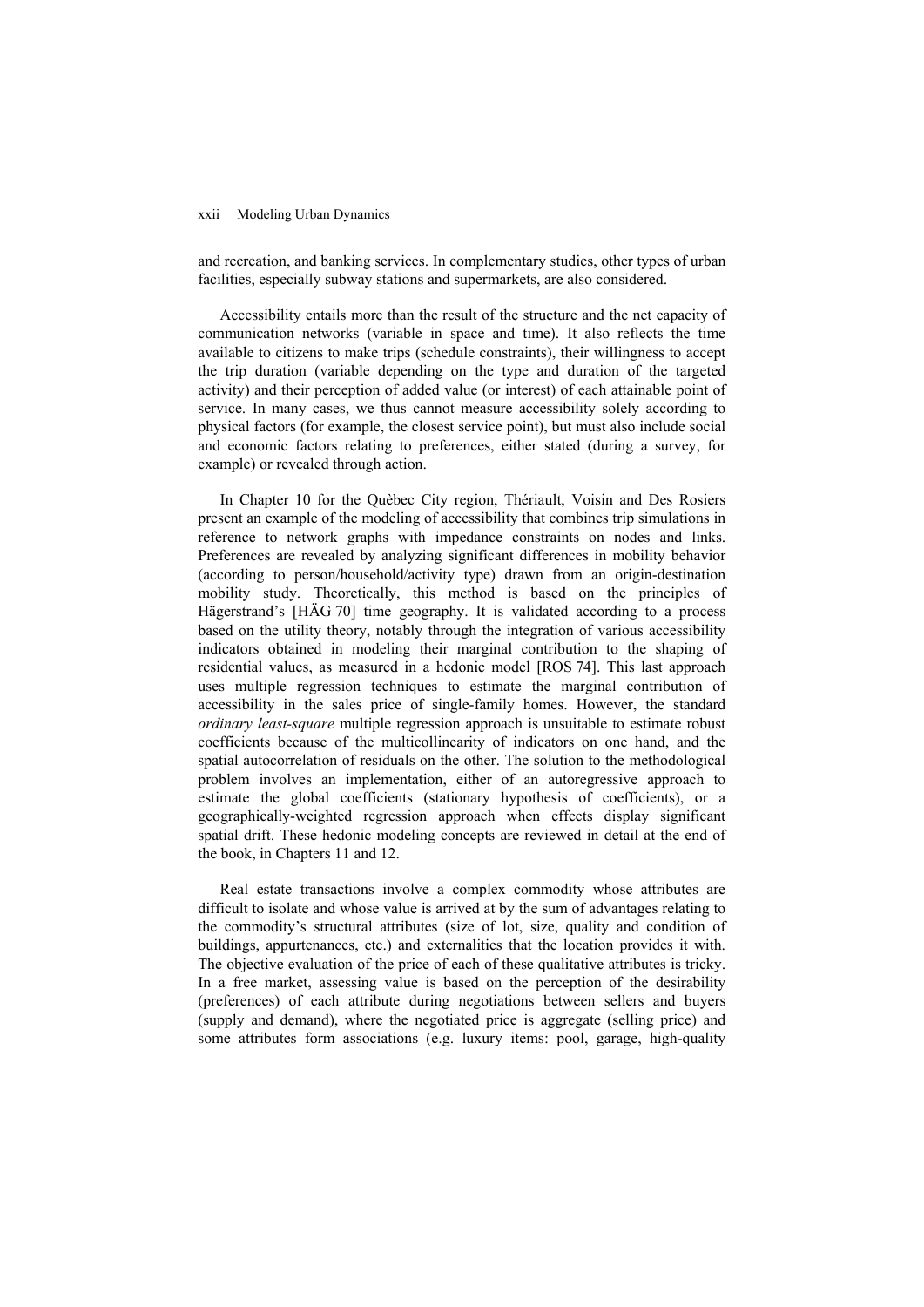finishing). Chapter 11 presents the principles of an approach called hedonic modeling that allows us to determine the marginal contribution of specific and environmental attributes. Using multiple regression techniques, Des Rosiers, Dubé and Thériault show the hedonic approach faces the usual problems of multicollinearity, heteroskedasticity, autocorrelation of residuals and coefficient nonstationarity.

Aside from the inherent characteristics of each property, there are generally two types of spatial effects that contribute to setting real estate prices, both residential and commercial:

1) the effects of positive externality that are seen as advantages (e.g, good accessibility, pleasant view, well-developed neighborhood) and that contribute to increasing their value; and

2) the effects of negative externality that are seen as disadvantages (e.g. air pollution, unpleasant view, noise, unsafe neighborhood) and that contribute to decreasing the value.

Moreover, proximity effects can act in phases or in opposition to the preceding and normally respond to observable facts in relatively close proximity to the property. When markets are efficient, these positive or negative externalities are capitalized in the price of properties at their time of sale, which allows their variations to be measured. The authors present three examples of the modeling of externalities on single-family residential markets by using the hedonic approach:

1) the proximity effect of shopping centers in Québec City;

2) the impact of visible hydroelectric transmission lines in the Montreal region; and

3) the internalization of property characteristics in Québec City residential neighborhoods.

The last example suggests a nonstationary phenomenon of coefficients linked to a heterogeneous appreciation of implicit prices according to the sociological characteristics of the residents.

With everything else being equal, are households willing to pay for a house that is more expensive than another because of the view that it affords? If yes, at what cost does this view come? In Chapter 12, Brossard, Cavailhès, Hilal, Joly, Tourneux and Wavresky answer these questions. The economic value of landscapes is estimated through the combined processes of spatial modeling (digital elevation models, remote sensing, inter-visibility area calculation) and economic appraisal methods, particularly the hedonic approach. The contribution of geography helps to characterize the landscape seen by an observer walking the boundaries of his/her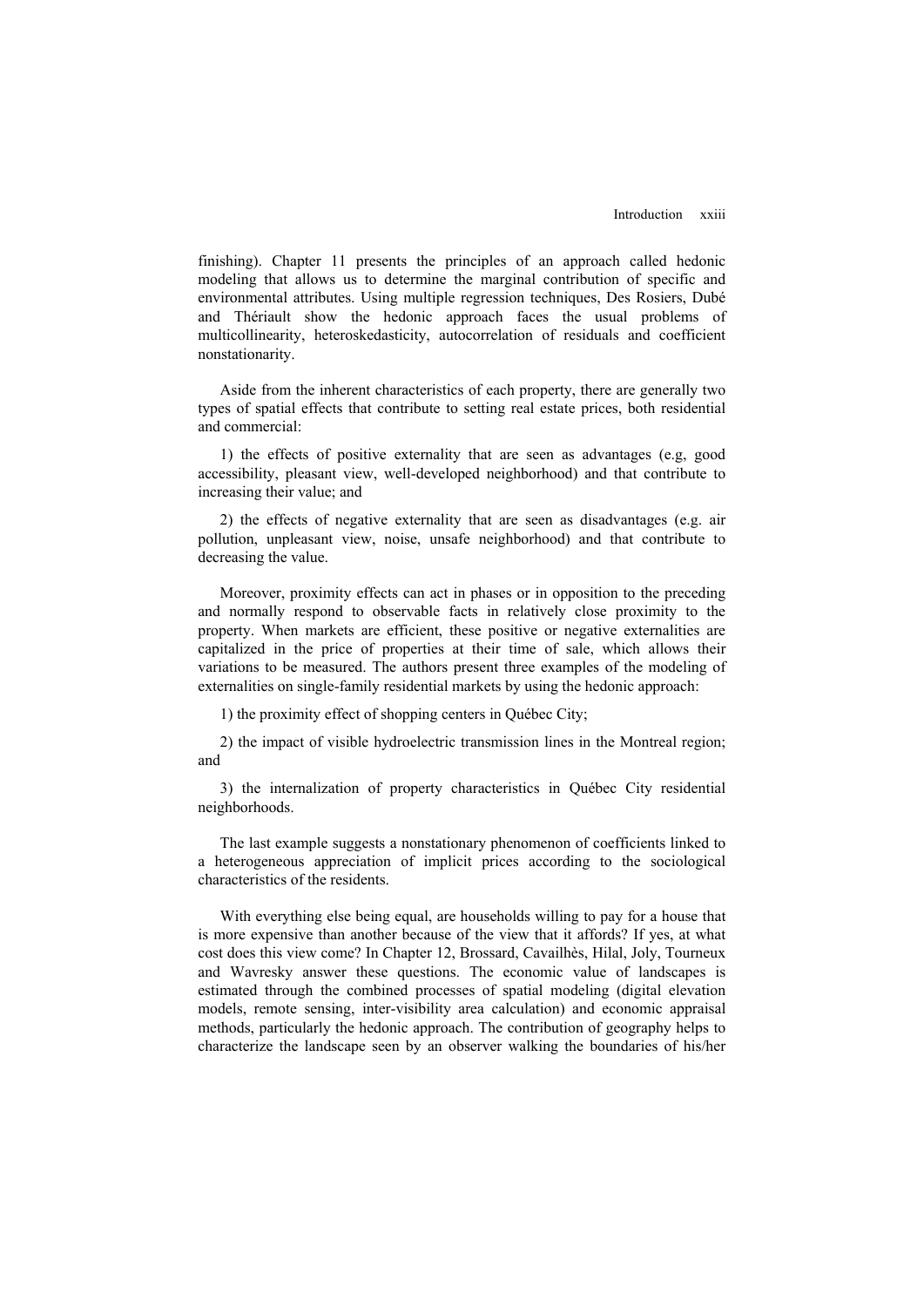### xxiv Modeling Urban Dynamics

residence based on basic information: the terrain and land-based objects, all modeled thanks to digital elevation models and 3D spatial analysis processes. The extent of the viewshed is thus quantified in order to produce indicators that describe various aspects of the surrounding landscape. Then there is the economical analysis, using the hedonic price method based on 4,050 real estate transactions in the region of Dijon, France. These transactions show that various aspects of the landscape have a significant price and that, consequently, the attraction of the peri-urban lifestyle is a factor in residential choice. The approach adopted stems from a theoretical bias: it aims for maximum objectivity by introducing quantitative models and reproducible analytical methods.

#### **Acknowledgements**

The completion of this volume was made possible through the excellent collaboration of 33 coauthors. Funding for the *programme de soutien aux équipes de recherche, du Réseau Villes, Régions, Monde* was received from the *Fonds Québécois de la Recherche sur la Société et la Culture* and the Social Sciences and Humanities Research Council. The publication's coeditors would especially like to thank Marion Voisin and Jean Dubé for their invaluable editing assistance. We would like to express our gratitude to Professor Pierre Dumolard, who offered to produce this work for the Traité IGAT series, and to Chantal Ménascé and Alexandra Toulze from Hermès Science Publishing and ISTE-Wiley, who helped guide us through the editing process. Lastly, the coeditors wish to acknowledge the efficient collaboration of Gordon Cruise for the English translation and proof reading of chapters in this book.

## **Bibliography**

- [CLI 81] CLIFF A.D., ORD J.K., *Spatial Processes. Models and Applications*, London, Pion, 1981.
- [FOR 69] FORRESTER J.W., *Urban Dynamics*, Waltham (Mass.), Pegasus Communications, 1969.
- [FOT 02] FOTHERINGHAM A.S., BRUNSDON C., CHARLTON M.E., *Geographically Weighted Regression: The Analysis of Spatially Varying Relationships*, Chichester, Wiley, 2002.
- [FRA 01] FRANK A.U., RAPER J., CHEYLAN J.P. (eds.), *Life and Motion of Socio-economic Units*, London, Taylor & Francis, 2001.
- [GEE 03] GEERTMAN S., STILLWELL J. (eds.), *Planning Support Systems in Practice*, Berlin, Springer, 2003.